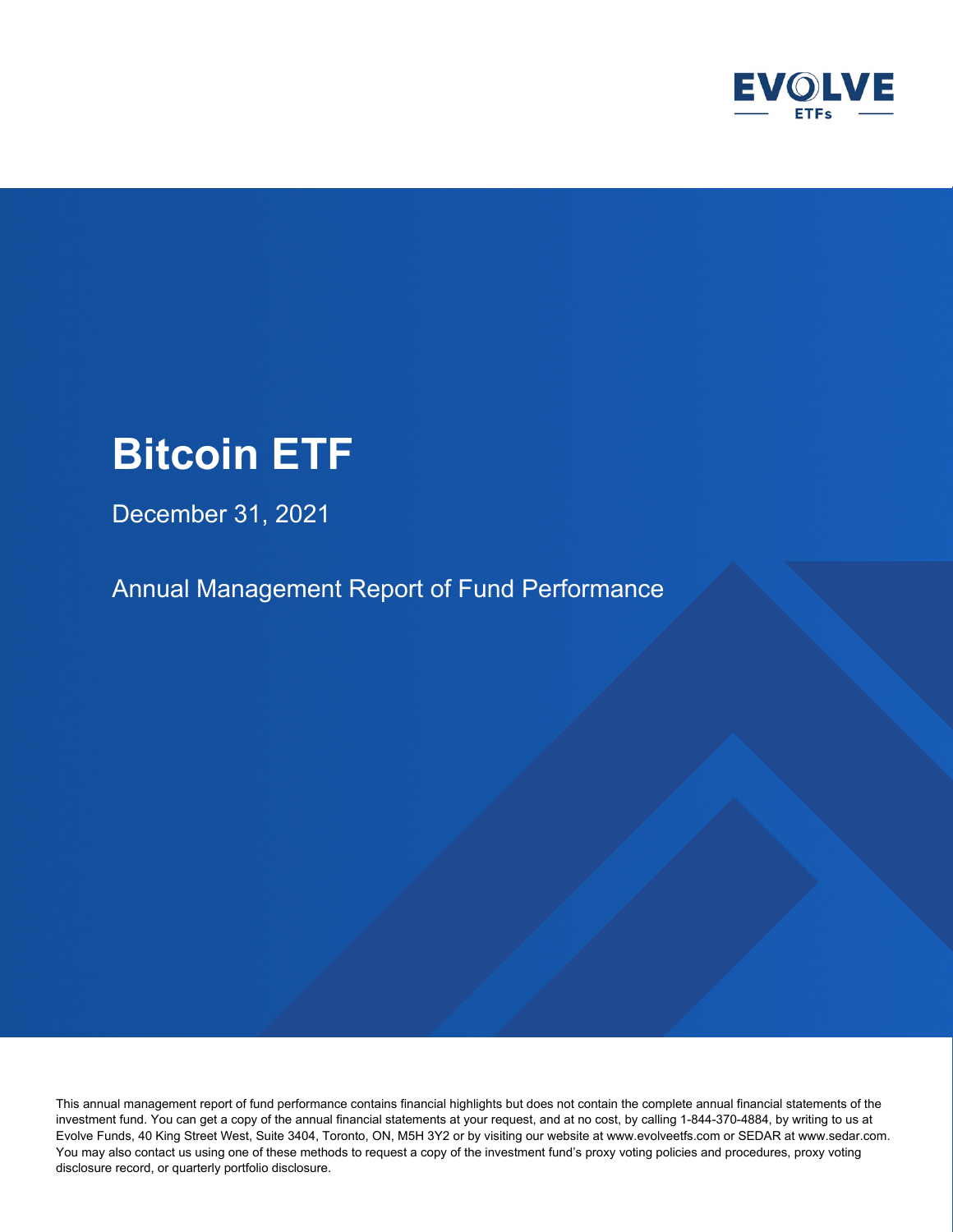December 31, 2021

#### **Investment Objective and Strategies**

The Bitcoin ETF's (the "Fund") investment objective is to provide unitholders with exposure to the daily price movements of the U.S. dollar price of bitcoin while experiencing minimal tracking error by utilizing the benefits of the creation and redemption processes offered by the exchange traded fund structure.

#### **Risk**

There were no changes to the Fund over the period of this report that materially affected the level of risk associated with an investment in the Fund. Prospective investors should read the Fund's most recent prospectus and consider the description of risks contained therein.

#### **Results of Operations**

Since the Fund effectively began operations on February 17, 2021, no performance data can be shown. The Fund's net assets were \$109.5MM as at December 31, 2021.

#### **Portfolio Manager Commentary**

In a year that was marked by substantial price volatility, bitcoin experienced a 58% increase in price during 2021, opening the year at \$29,374 and closing at \$46,306. Early in the year on April 14, it climbed to \$64,863 and posted an all‑time high of \$67,549 on November 27, before falling to its year‑end level.(i)

Price volatility of bitcoin was fueled by a number of factors during the year. In March, Tesla CEO Elon Musk announced via tweet that the electric vehicle manufacturer would accept bitcoin as payment to buy its cars. Tesla had been investing heavily in bitcoin as part of its operations, having purchased \$1.5 billion USD of the digital currency earlier this year.(ii)

Musk's tweet triggered a sharp rise in bitcoin prices but its impact was short-lived as in May, Musk announced that Tesla would no longer allow the purchase of its vehicles with bitcoin on the back of concerns about the "rapidly increasing use of fossil fuels for bitcoin mining," triggering a collapse in bitcoin prices. In addition, Musk announced that Tesla won't be selling some \$2.5 billion worth of bitcoin it currently holds and is instead open to resuming bitcoin‑based purchases once bitcoin mining "transitions to more sustainable energy." (iii)

Another major development which shook the bitcoin market during the year was China's crackdown on bitcoin mining and usage. In May, the Chinese government ordered banks and payment firms to prevent cryptocurrency trading and purchases on their platforms.(iv) Trading volumes on major cryptocurrency exchanges fell by more than 40% in June as a result of the Chinese ban and lower volatility overall.(v)

In September, China, which was estimated to account for between 50% and 70% of the world's crypto mining,(vi) put a final nail in bitcoin operations in the country. Several Chinese government agencies, including the country's securities regulator and the People's Bank of China announced that "all cryptocurrency-related business activities are illegal and vowed to clamp down on illicit activities involving digital currencies."

The agencies also said that overseas crypto exchanges would be blocked from providing services to Chinese residents through the internet.(vii) In a separate statement, China's National Development and Reform Commission said China will gradually start shutting down crypto mining operations, and no new mining projects will be permitted.(viii)

In spite of the negative rhetoric on bitcoin and price volatility, bitcoin experienced heightened adoption during the year, with institutional players, multinationals, and hedge funds increasing participation in the cryptocurrency.

In October, Mastercard said it is preparing to announce that any of the thousands of banks and millions of merchants on its payments network can soon integrate crypto into their products. This includes bitcoin wallets, credit, and debit cards that earn rewards in crypto and enable digital assets to be spent, as well as loyalty programs where airline or hotel points can be converted into bitcoin.(ix)

Visa also announced that it is planning to bring cryptocurrency services to traditional banking platforms in Brazil. The company said that it is working with several cryptocurrency companies in the country to bring cryptocurrency payment cards to the market and hinted at a possible direct integration of bitcoin into payments. Visa also stated they will start testing direct bitcoin payments in the country, which means that transactions will allow bitcoin to be transferred to other accounts directly.(x)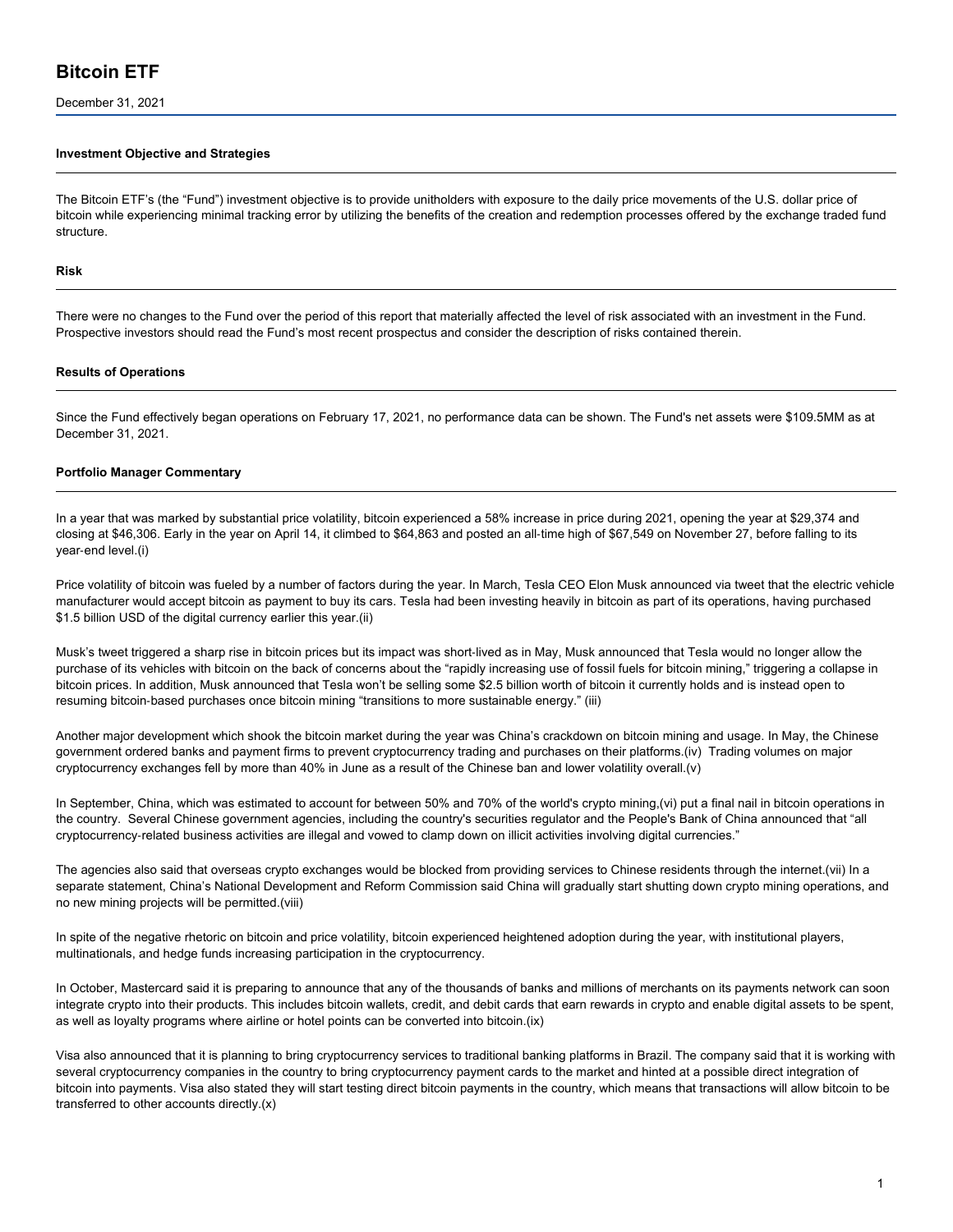#### December 31, 2021

PayPal, which last year added the ability for users to buy, hold and sell cryptocurrency, announced they will now allow customers who hold bitcoin or other digital currencies to convert their holdings into fiat currencies at checkouts to make purchases. The crypto payments will work the same as a credit card or a debit card currently works inside a PayPal wallet. By pushing cryptocurrency as a payment method to its 29 million+ online merchants, PayPal makes itself one of the largest mainstream financial companies to open its network to cryptocurrencies.(xi) PayPal will also allow users to withdraw cryptocurrency held in PayPal accounts off-platform and into third-party wallets.(xii)

One of the biggest news items for Bitcoin in 2021 was El Salvador becoming the first country to adopt bitcoin as legal tender, allowing the cryptocurrency to be used in any transaction, from buying a cup of coffee to paying taxes.(xiii) The government has promised to install 200 Chivo automatic tellers and 50 Bitcoin attention centers.(xiv)

At a corporate level, Coinbase Global, the largest crypto exchange in the U.S. went public on the Nasdaq in April at a valuation of nearly \$100 billion. Coinbase shares began trading at \$381 a share, a more than 50% jump from the reference price for its stock of \$250 a share. The company listed its shares directly on the Nasdaq, as opposed to selling new stock through an initial public offering.(xv)

#### **Performance Attribution**

EBIT provides investors with exposure to the daily price movements of the U.S. dollar price of bitcoin while experiencing minimal tracking error by utilizing the benefits of the creation and redemption processes offered by the exchange‑traded fund structure. EBIT offers investors exposure to bitcoin by investing directly in bitcoin, with EBIT's holdings of bitcoin priced based on the CME CF Bitcoin Reference Rate, a once-a-day benchmark index price for bitcoin denominated in U.S. dollars.

*(i) https://finance.yahoo.com/quote/BTC‑USD/history?period1=1609459200&period2=1640908800&interval=1d&filter=history&frequency =1d&includeAdjustedClose=true*

#### *(ii) https://www.bbc.com/news/technology‑56508568*

- *(iii) https://www.cnbc.com/2021/05/13/why‑elon‑musk‑is‑worried‑about‑Bitcoin‑environmental‑impact.html*
- (iv) https://www.reuters.com/technology/chinas-central-bank-urges-financial-institutions-crack-down-cryptocurrencies-2021-06-21/
- (v) https://www.reuters.com/business/cryptocurrency-trading-volumes-slump-40-june-data-shows-2021-07-12/
- (vi) https://www.reuters.com/business/cryptocurrency-trading-volumes-slump-40-june-data-shows-2021-07-12/
- *(vii) https://www.cnn.com/2021/09/24/investing/china‑cryptocurrency‑ban/index.html*
- *(viii) https://www.cnn.com/2021/09/24/investing/china‑cryptocurrency‑ban/index.html*
- (ix) https://www.cnbc.com/2021/10/25/mastercard-says-any-bank-or-merchant-on-its-vast-network-can-soon-offer-crypto-services.html
- (x) https://news.bitcoin.com/visa-plans-to-bring-cryptocurrency-services-to-traditional-banks-in-brazil/
- (xi) https://www.reuters.com/article/us-crypto-currency-paypal-exclusive/exclusive-paypal-launches-crypto-checkout-service-idUSKBN2BM10N
- (xii) https://www.reuters.com/technology/paypal-allow-users-withdraw-cryptocurrency-third-party-wallets-2021-05-26/
- *(xiii) https://www.nytimes.com/2021/09/07/world/americas/el‑salvador‑bitcoin.html*
- (xiv) https://www.ctvnews.ca/business/early-stumble-as-el-salvador-starts-bitcoin-as-currency-1.5575423

*(xv) https://www.cnn.com/2021/04/14/investing/coinbase‑stock‑direct‑listing/index.html*

#### **Recent Developments**

In the year 2021, the COVID-19 pandemic and continued to result in unprecedented actions by governments around the world to curtail the spread of the disease. These events have resulted in a high level of uncertainty and volatility in the financial markets and have had an enormous impact on businesses and consumers in all sectors. The duration and impact of these developments is unknown at this time and as such, the financial impact to investments cannot be estimated.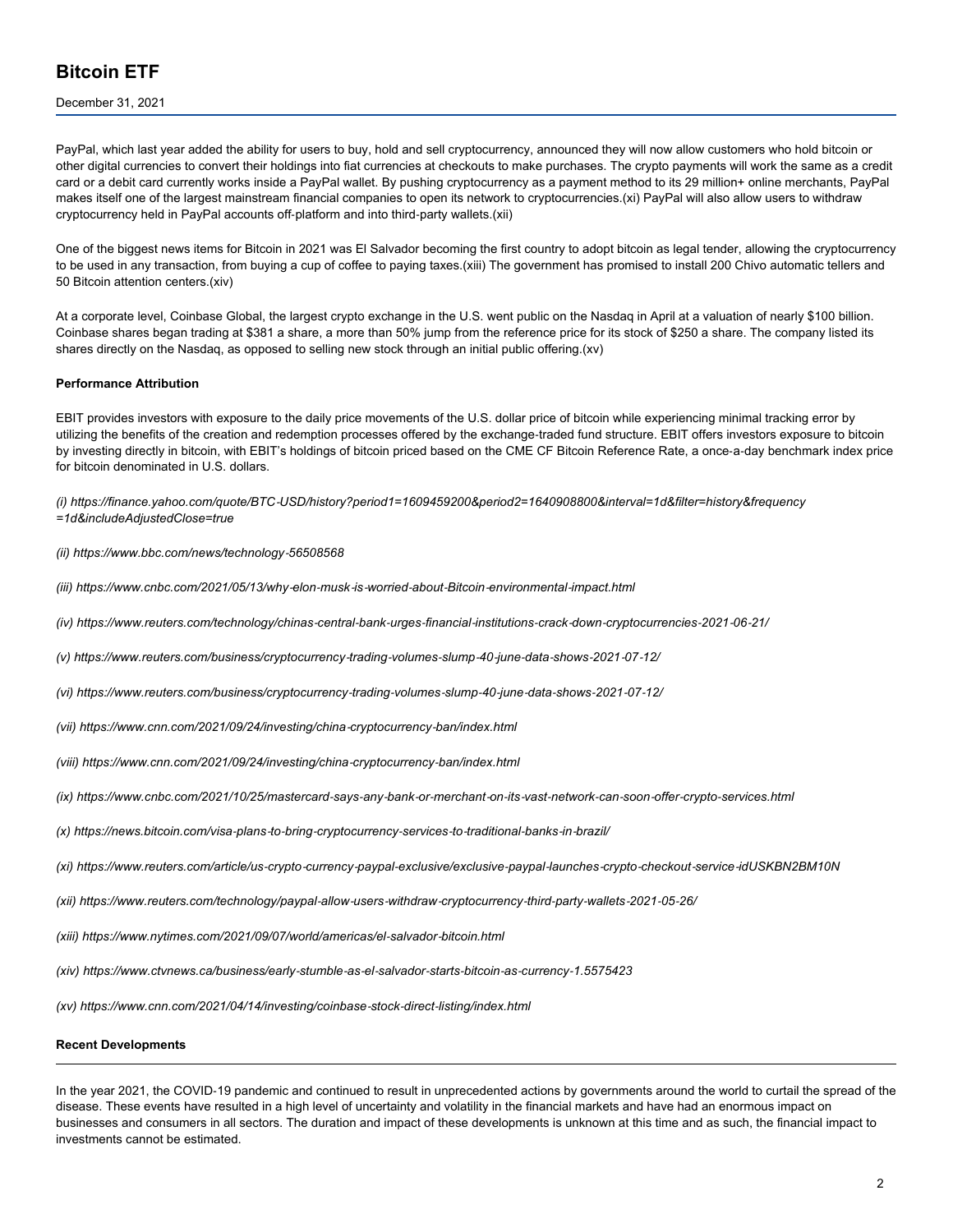December 31, 2021

#### **Related Party Transactions**

Evolve Funds Group Inc. (the "Manager") complies with its current policy and procedures regarding investments in related issuers and reports periodically to the Investment Review Committee.

#### **Management Fees**

The management fees are calculated based on 0.75% per annum of the average daily net asset value of the Fund. The fees are accrued daily and generally paid monthly. For the year ended December 31, 2021, the Fund incurred \$641,656 in management fees. These management fees were received by the Manager for the day-to-day operations of the fund, including managing the portfolio, maintaining portfolio systems used to manage the Fund, maintaining the www.evolveetfs.com website, and providing all other services including marketing and promotion.

#### **Operating Expenses**

Unless waived or reimbursed by the Manager, the Fund pays for all operating expenses of the Fund incurred in connection with the operation and administration of the Evolve Fund, including but not limited to: mailing and printing expenses for periodic reports to Unitholders; fees payable to the Registrar and Transfer Agent and Custodian; any reasonable out of pock‑et expenses incurred by the Manager or its agents in connection with their ongoing obligations to the Fund; IRC committee member fees and expenses in connection with the IRC; expenses related to compliance with NI 81-107; fees and expenses relating to voting of proxies by a third party; insurance coverage for the members of the IRC; fees payable to the auditors and legal advisors of the Fund; regulatory filing, stock exchange and licensing fees (if applicable) and CDS fees; banking costs and interest with respect to any borrowing (if applicable); website maintenance costs; costs and expenses of complying with all applicable laws, regulations and policies, including expenses and costs incurred in connection with the continuous public filing requirements such as permitted prospectus preparation and filing expenses; and legal, accounting and audit fees and fees and expenses of the Trustee, Bitcoin consultant (if any), CF Benchmarks (in respect of index licensing and/or consulting fees, if any) Custodian and Manager which are incurred in respect of matters not in the normal course of the Fund's activities. Additional costs which are also payable by the Fund include any taxes payable by Fund to which the Fund may be subject, including income taxes, sales taxes (including GST/HST) and/or withholding taxes; expenditures incurred upon termination of the Fund; extraordinary expenses that the Fund may incur and all amounts paid on ac-count of any indebtedness (if applicable); any expenses of insurance and costs of all suits or legal proceedings in connection with the Fund or the assets of the Fund or to protect the unitholders, the Trustee, the Manager, and the directors, officers, employees or agents of any of them; any expenses of indemnification of the Trustee, the Unitholders, the Manager, and the directors, officers, employees or agents of any of them to the extent permitted under the Declaration of Trust; and expenses relating to the preparation, printing and mailing of information to unitholders in connection with meetings of unitholders. The Fund is also responsible for all commissions and other costs of portfolio transactions and any extraordinary expenses of the Fund which may be incurred from time to time, including brokerage and trading commissions and other fees and expenses associated with the execution of transactions in respect of the Fund's investment in bitcoin.

#### **Financial Highlights**

The following tables show selected key financial information about the Fund and are intended to help readers understand the Fund's financial performance for the period indicated.

#### **The Fund's Net Assets Per Unit<sup>1</sup>**

|                                                                       | December 31,<br>2021 |
|-----------------------------------------------------------------------|----------------------|
| For the periods ended:                                                | $($ \$)              |
| Canadian Dollar Unhedged ETF Units - Net Assets per Unit <sup>4</sup> |                      |
| Net Assets per Unit, beginning of period <sup>2</sup>                 | 20.00                |
| Increase (decrease) from operations:                                  |                      |
| Total expenses                                                        | (0.30)               |
| Realized gains (losses)                                               | (0.78)               |
| Unrealized gains (losses)                                             | (2.41)               |
| Total increase (decrease) from operations <sup>3</sup>                | (3.49)               |
| Net Assets per Unit, end of period                                    | 18.19                |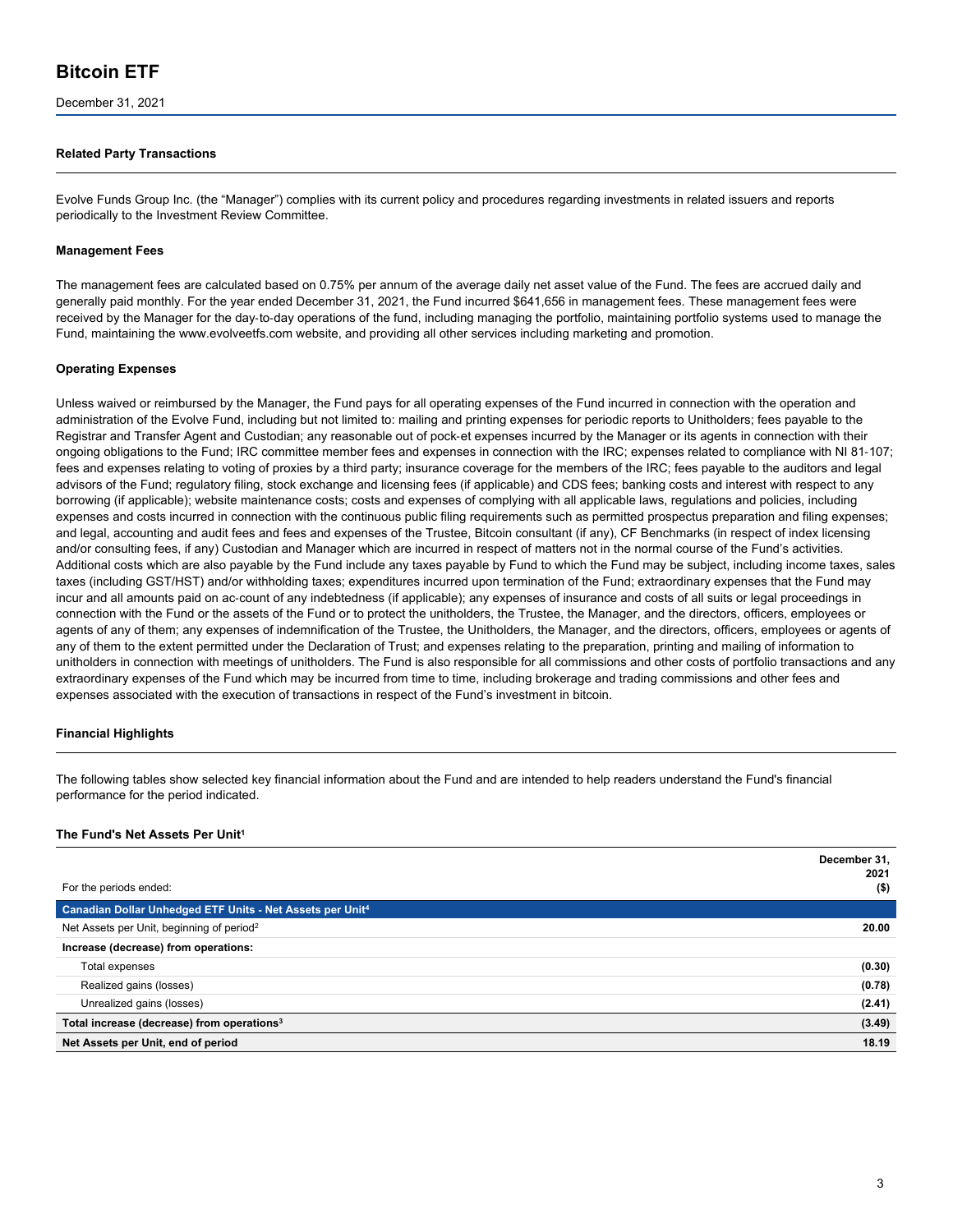#### December 31, 2021

#### **The Fund's Net Assets Per Unit<sup>1</sup> (cont'd)**

|                                                        | December 31,<br>2021 |
|--------------------------------------------------------|----------------------|
| For the periods ended:                                 | $($ \$)              |
| Unhedged ETF Units - Net Assets per Unit               |                      |
| Net Assets per Unit, beginning of period <sup>2</sup>  | 20.00                |
| Increase (decrease) from operations:                   |                      |
| Total expenses                                         | (0.30)               |
| Realized gains (losses)                                | (0.52)               |
| Unrealized gains (losses)                              | (2.30)               |
| Total increase (decrease) from operations <sup>3</sup> | (3.12)               |
| Net Assets per Unit, end of period                     | 18.19                |

1 This information is derived from the Fund's audited annual financial statements as at December 31, 2021. The Unhedged ETF Units and US Dollar Unhedged ETF Units began operations on February 17, 2021.

2 This amount represents the initial launch price.

3 Net assets and distributions are based on the actual number of units outstanding at the relevant time. The increase (decrease) from operations is based on the weighted average number of units outstanding over the period.

4 Per unit figures are stated in USD equivalent.

#### **The Fund's Ratios/Supplemental Data**

|                                                               | December 31, |
|---------------------------------------------------------------|--------------|
| For the periods ended:                                        | 2021         |
| Canadian Dollar Unhedged ETF Units - Ratios/Supplemental Data |              |
| Total Net Asset Value (\$) <sup>5</sup>                       | 83,602,179   |
| Number of units outstanding <sup>5</sup>                      | 4,595,601    |
| Management expense ratio <sup>6</sup>                         | 1.82%        |
| Trading expense ratio7                                        | 0.02%        |
| Portfolio turnover rate <sup>8</sup>                          | 73.33%       |
| Net Asset Value per unit (\$)                                 | 18.19        |
| Closing market price (\$)                                     | 17.39        |
| Unhedged ETF Units - Ratios/Supplemental Data                 |              |
| Total Net Asset Value (\$) <sup>5</sup>                       | 25,904,273   |
| Number of units outstanding <sup>5</sup>                      | 1,424,201    |
| Management expense ratio <sup>6</sup>                         | 1.79%        |
| Trading expense ratio <sup>7</sup>                            | 0.02%        |
| Portfolio turnover rate <sup>8</sup>                          | 73.33%       |
| Net Asset Value per unit (\$)                                 | 18.19        |
| Closing market price (\$)                                     | 17.46        |

5 This information is provided as at December 31, 2021.

- 6 Management expense ratio ("MER") is based on total expenses plus harmonized sales tax (excluding distributions, commissions and other portfolio transaction costs) for the stated period and is expressed as an annualized percentage of daily average net asset value during the period.
- 7 The trading expense ratio represents total commissions and other portfolio transaction costs expressed as an annualized percentage of average daily net assets during the period.
- 8 The Fund's portfolio turnover rate indicates how actively the Fund's portfolio manager trades its portfolio investments. A portfolio turnover rate of 100% is equivalent to the Fund buying and selling all of the securities in its portfolio once in the course of the period. The higher the Fund's portfolio turnover rate in a period, the greater the trading costs payable by the Fund in the period, and the greater the chance of an investor receiving taxable capital gains in the period. There is not necessarily a relationship between a high turnover rate and the performance of a fund

#### **Past Performance**

Since the Fund is a reporting issuer for less than one year, with inception date February 17, 2021, providing performance data for the period is not permitted.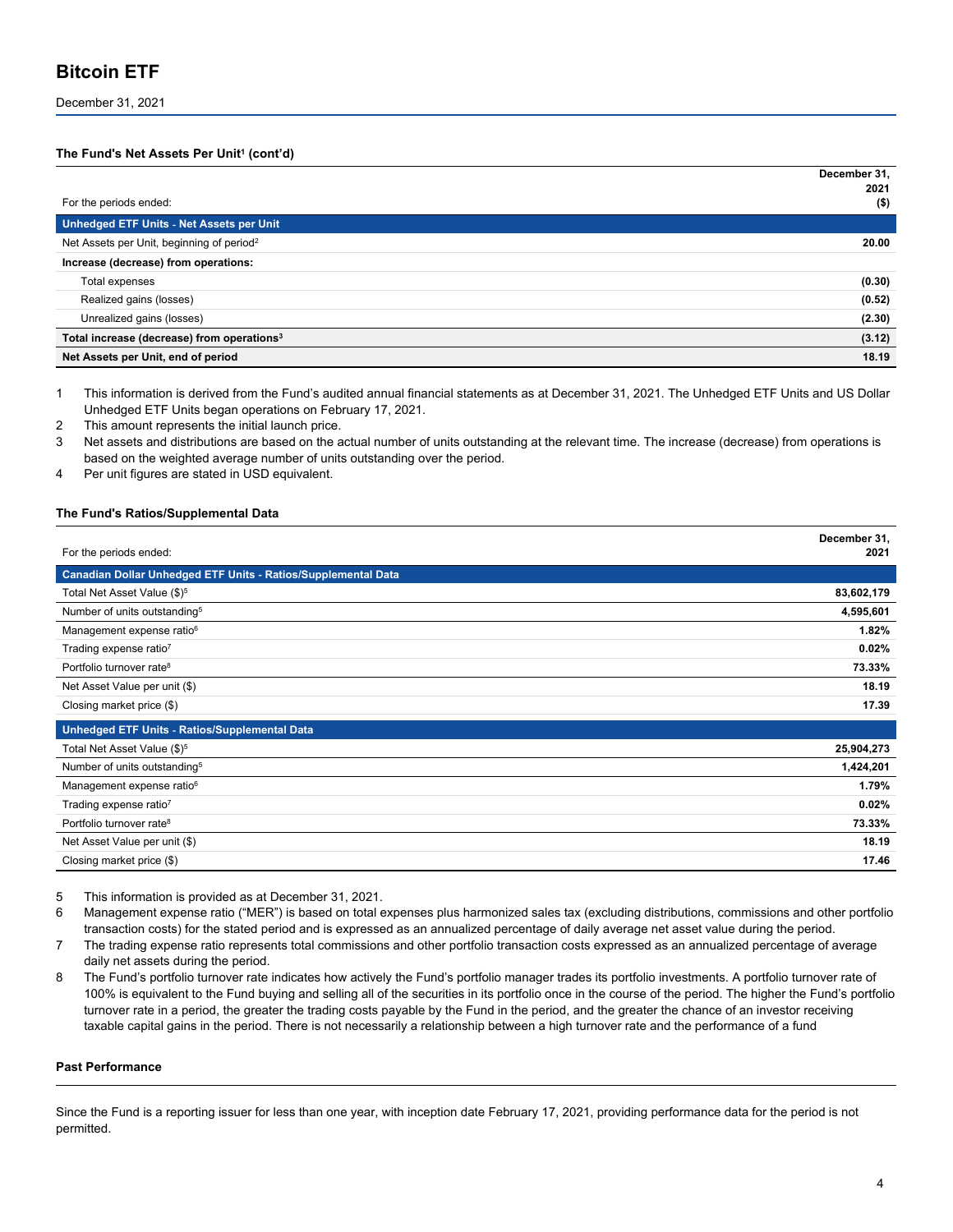December 31, 2021

### **Summary of Investment Portfolio**

| <b>All Positions</b>                                |                                             |
|-----------------------------------------------------|---------------------------------------------|
|                                                     | Percentage of Net                           |
| Security                                            | Asset Value<br>$(\% )$                      |
| Bitcoin                                             | 100.0                                       |
| Total                                               | 100.0                                       |
| <b>Industry Allocation</b><br>Portfolio by Category | Percentage of Net<br>Asset Value<br>$(\% )$ |
| <b>Digital Assets</b>                               |                                             |
| Bitcoin                                             | 100.0                                       |
| Cash and Cash Equivalents                           | 0.2                                         |
| Other Assets, less Liabilities                      | (0.2)                                       |

**Total 100.0**

The summary of Investment Portfolio may change due to the ongoing portfolio transactions of the Fund. Updates are available quarterly by visiting our website at www.evolveetfs.com.